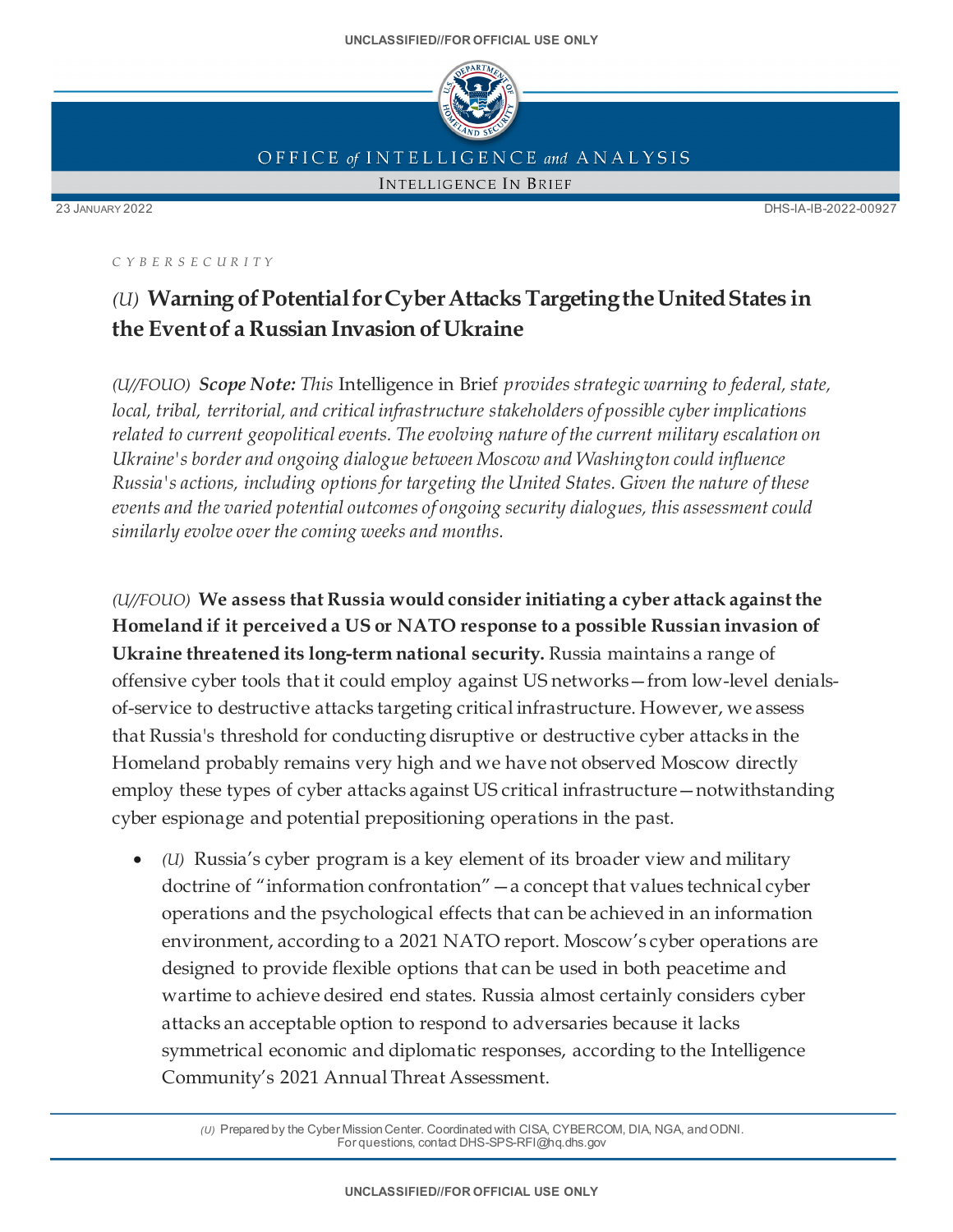- *(U)* Russia continues to target and gain access to critical infrastructure in the United States. During a campaign that started in March 2016, Russian Government cyber actors compromised US energy networks, conducting network reconnaissance and lateral movement, and collected information pertaining to industrial control systems, according to a Cybersecurity and Infrastructure Security Agency (CISA) alert. Separately, Russian state-sponsored cyber actors have successfully compromised routers, globally, and US state and local government networks, according to a CISA alert and a joint US-UK report.
- *(U//FOUO)* Russia has demonstrated the ability to conduct disruptive and destructive cyber attacks in other countries, using techniques that could be leveraged against US critical infrastructure networks. In both 2015 and 2016—progressively more capable year-over-year—Russian military intelligence (GRU) actors successfully launched cyber attacks against the Ukrainian power grid, temporarily interrupting the supply of power to hundreds of thousands of Ukrainians, according to a US indictment of GRU officers. In 2017, Russian actors used malware to target a Saudi Arabian refinery, infecting the safety systems and leading to the temporary shutdown of the plant, according to a Department of Treasury sanctions announcement.

## *(U)* **Recent Relevant US Government Cyber Security Alerts**

- *(U//FOUO)* 18 January 2022: CISA Insights, *Implement Cybersecurity Measures Now to Protect Against Potential Critical Threats*
- *(U//FOUO)* 11 January 2022: Joint CISA-FBI-NSA Cybersecurity Advisory, AA22-011A, *Understanding and Mitigating Russian State-Sponsored Cyber Threats to U.S. Critical Infrastructure*
- *(U)* 15 December 2021: CISA Insights, *Preparing for and Mitigating Potential Cyber Threats*
- *(U//FOUO)* 1 July 2021: Joint CISA-FBI-NSA-NCSC Cybersecurity Advisory, U/OO/158036-21, *Russian GRU Conducting Global Brute Force Campaign to Compromise Enterprise and Cloud Environments*
- *(U)* 22 October 2020: Joint CISA-FBI Cybersecurity Alert, AA20-296A, *Russian State-Sponsored Advanced Persistent Threat Actor Compromises US Government Targets*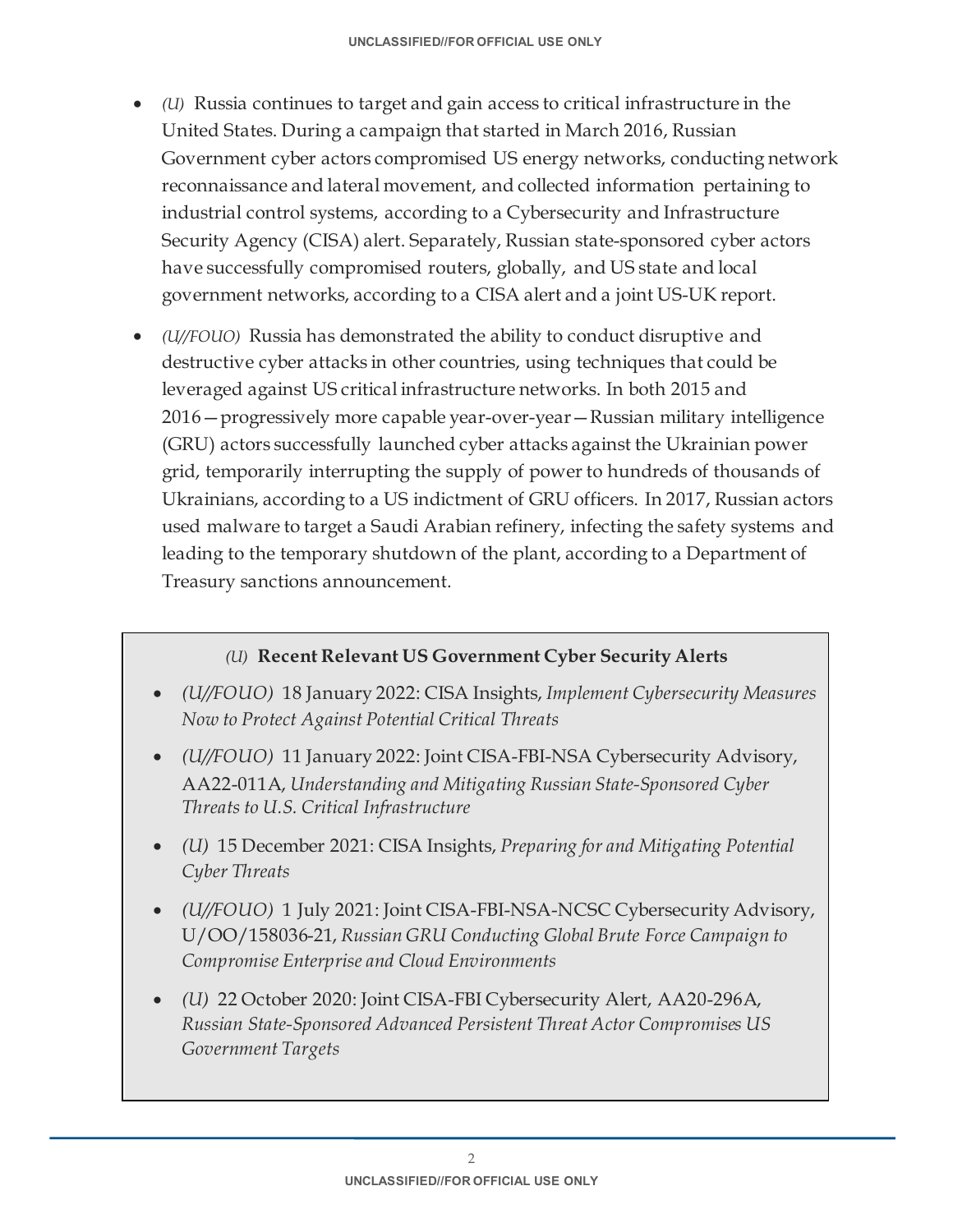- *(U)* 16 April 2018: CISA Technical Alert, TA18-106A, *Russian State-Sponsored Cyber Actors Targeting Network Infrastructure Devices*
- (U) 16 March 2018: Joint DHS-FBI Technical Alert, TA18-074A, *Russian Government Cyber Activity Targeting Energy and Other Critical Infrastructure Sectors*